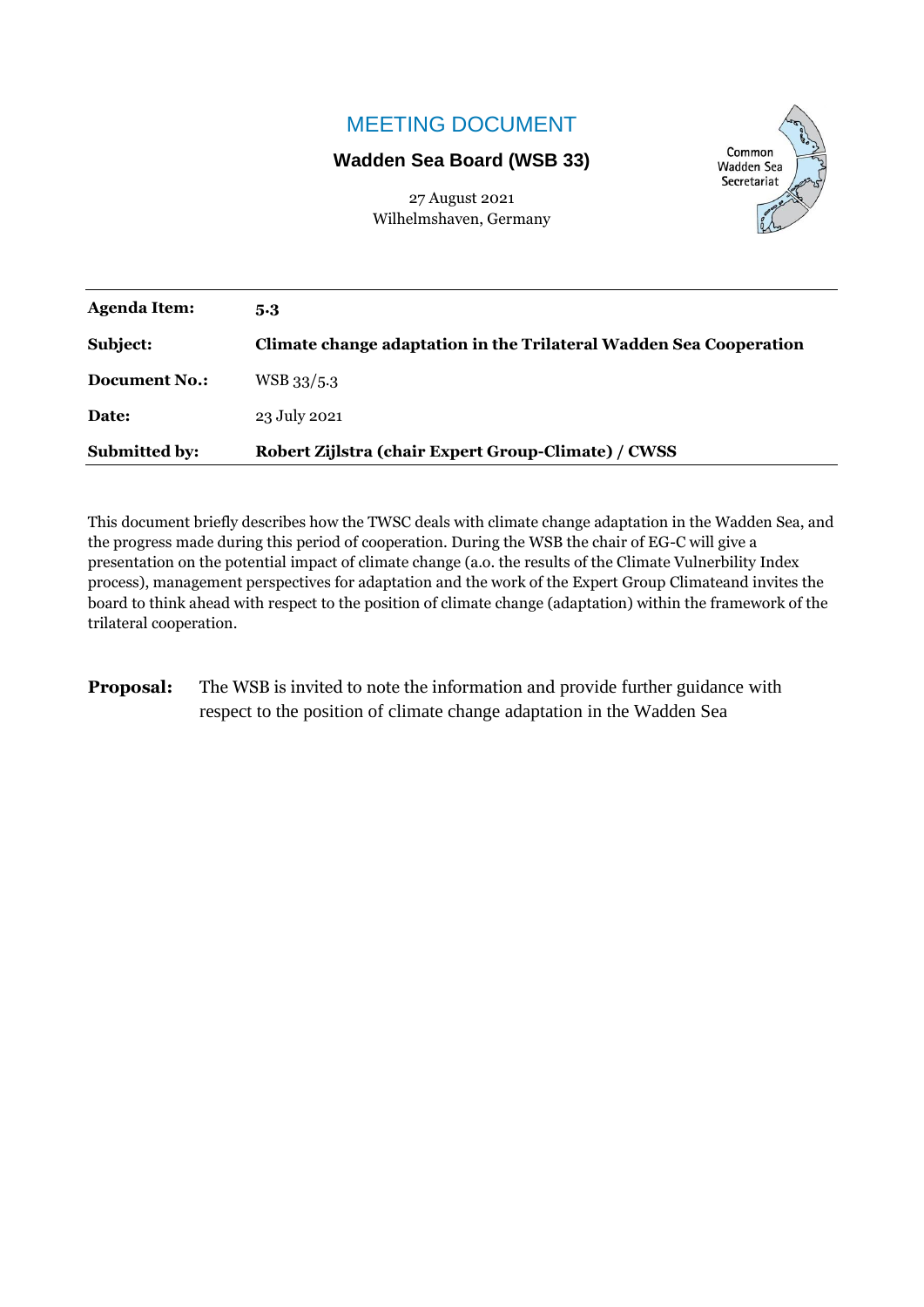# World Heritage in changing climate / Climate change adaptation in the Trilateral Wadden Sea Cooperation

## **Background**

It is expected that climate change will seriously impact the structure, functions and characteristic biodiversity of the Wadden Sea ecosystem, as well as the safety of the inhabitants in the region. Addressing these impacts as a cross cutting theme is a major challenge for the Trilateral Wadden Sea Cooperation (TWSC). The overall goal of climate change adaptation in the Wadden Sea Area is to safeguard and promote the qualities and integrity of the area as a natural and sustainable ecosystem whilst ensuring the safety of the inhabitants and visitors, as well as the cultural heritage and landscape assets and sustainable human use [\(CWSS, 2014](https://www.waddensea-worldheritage.org/resources/2014-t%C3%B8nder-declaration)1). Furthermore, the Wadden Sea is a World Heritage property. Therefore, it is also required to investigate the impact of climate change on the Outstanding Universal Value (OUV) of the area and take adaptation measures, if necessary, in order to safeguard the OUV. The TWSC is also obligated to report to UNESCO on this threat and how it is dealing with it.

Between 2011 and 2014 the former Task Group Climate (TG-C) drafted a trilateral [Climate Change](https://waddensea-worldheritage.org/CCAS)  Adaptation [Strategy \(CCAS\)](https://waddensea-worldheritage.org/CCAS) on increasing the resilience of the Wadden Sea to the impacts of climate change. At the Trilateral Governmental Conference in February 2014 the strategy was adopted, and it is still in place [\(CWSS, 2014](https://www.waddensea-worldheritage.org/resources/2014-t%C3%B8nder-declaration)1). The Leeuwarden Declaration (2018) re-confirmed that work on the implementation of the strategy has to continue [\(CWSS, 2018](https://www.waddensea-worldheritage.org/resources/2018-leeuwarden-declaration)2). Also is stated that more research on the impact of climate change on the Wadden Sea (eco)system is needed as still a lot is unknown.

## **Progress Expert Group Climate Change Adaptation (EG-C), 2018-2021**

In this period of trilateral cooperation, an Expert Group Climate Change Adaptation (EG-C) is in place. Main aims of this group are to advise the WSB on request or self-initiated, to exchange knowledge and to monitor the trilateral Climate Change Adaptation Strategy. To particularly consider the vulnerability of the World Heritage, the group has worked on trialling a Climate Vulnerability Index (CVI) between 2019 and 2021. This is a systematic tool to rapidly assess climate change risk to World Heritage sites worldwide. The group also contributes to the single integrated management plan (SIMP) and Quality Status Report (QSR) process. Before 2018, the group focussed mainly on abiotic factors and sea level rise, this is gradually changing now towards an integrated approach to climate change adaptation. A more elaborate summary of activities, including an advice for the next working period is foreseen next year.

#### **Impact of climate change**

The Wadden Sea is and will be impacted by climate change. The only questions are: how severe and how fast. In the CVI process, three key climate stressors impacting the Wadden Sea OUV were identified: temperature trend (air and/or water); extreme temperature events; and sea level rise. These were consistent across the two timeframes considered (ca. 2050 and ca. 2100) using a 'business-as-usual' climate scenario, which represents the most likely consequence of current international policies linked to greenhouse gas emissions (see [workshop report Heron et al 2020\)](https://www.waddensea-worldheritage.org/resources/2020-cvi-report). Direct impacts on the ecology are expected by temperature increase and heat stress (by 2050). Sea level rise is a concern on the long run (by 2100): if the speed of rise accelerates, the morphological system can possibly not adjust in sufficient pace and habitats may disappear or alter.

<sup>1</sup>CWSS (2014) Toender Declaration. Ministerial Council Declaration of the 12<sup>th</sup> Trilateral Governmental Conference on the Protection of the Wadden Sea. Common Wadden Sea Secretariat, Wilhelmshaven, Germany.

<sup>2</sup>CWSS (2018) Leeuwarden Declaration. Ministerial Council Declaration of the 13<sup>th</sup> Trilateral Governmental Conference on the Protection of the Wadden Sea. Common Wadden Sea Secretariat, Wilhelmshaven, Germany.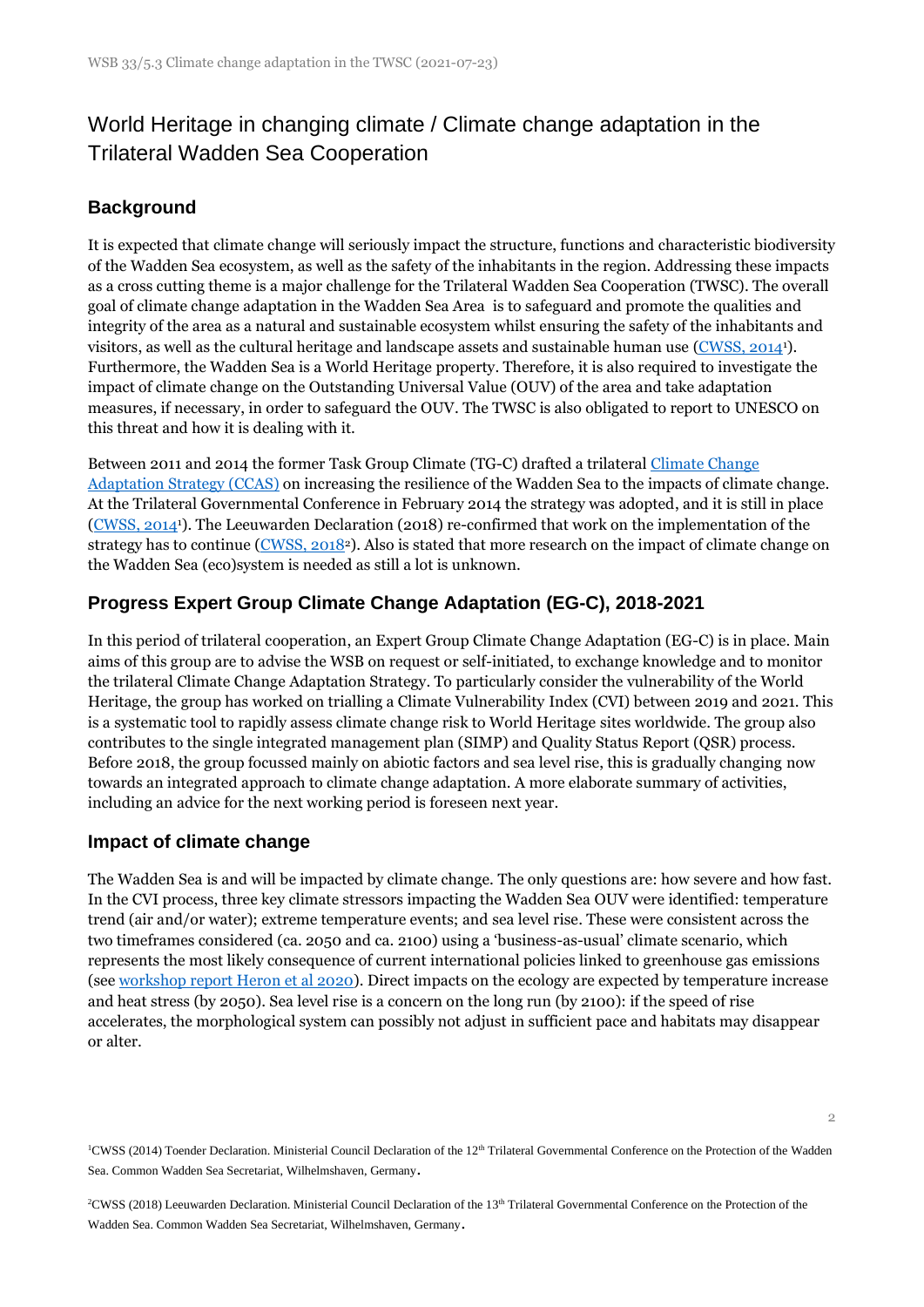Indirect effects are also present. For instance: during drought, the hinterland will store and use more fresh water, reducing inflow to the Wadden Sea. Building climate proof dikes may require more space. The need for climate change mitigation may put additional pressure on the use of area, such as renewable energy (wind farms, solar panels, tidal energy, etc). When considering the ecological functioning of the Wadden Sea, also effects of climate change outside the Wadden Sea Cooperation Area need to be considered.

These examples show that estimating the overall impact of climate change is a challenging task. On the other hand, using general principles, we know that extreme events like heat waves will put additional stress on populations in the Wadden Sea that are already under pressure. This will likely have negative effects. It should be expected that some species we now see in the area will migrate to cooler regions and new species will arrive. Such a trend has already been described in the Quality Status Report 2017 (Philippart et al 2017).

In addition to the direct impacts of climate change on the OUV, the CVI pilot further underlined a need to also consider socio-economic factors when addressing climate change (adaptation), e.g., look at water management in the hinterland and consider development of economic sectors, such as tourism.

#### **Management perspectives for dealing with climate change**

Recent extreme events, such as in Canada and Europe, might indicate that climate change impacts are coming very rapid. Therefore, there is a clear need to know what will happen and a desire to act. However, when we consider the Wadden Sea (eco) system, possibilities for (direct) adaptation seem limited. For instance, there are limited possibilities currently known to prevent impact of extreme heat on marine life.

Accelerated sea level rise may lead to drowning of the intertidal system. Also here, options for adaptation are not straight forward. Key value of the Wadden Sea is the undisturbed natural dynamic geomorphological system. Interventions for climate change adaptation, for instance sand nourishments on tidal flats or structures to prevent erosion of habitats may be in contradiction with this key value.

General principles for resilience, such as diversity, redundancy and connectivity (see [Stockholm Resilience](https://www.stockholmresilience.org/)  [Center\)](https://www.stockholmresilience.org/), could be useful to apply also in the management of Wadden Sea. In general, a sound and healthy ecosystem is less vulnerable than a system under stress. When the ecosystem is able to adjust, for instance by allowing for migration of species, the future system can become more resilient. Concern remains that negative impacts may become too frequent, or changes will occur too fast and will disturb the integrity of ecosystems.

#### **Considerations for trilateral cooperation**

Most possibilities for adaptation lie at local, regional and national level, e.g., in nature conservation projects, coastal zone management, use of the area and other spatial developments. The Trilateral Cooperation adds value by addressing the challenges of climate change at the level of the entire Wadden Sea and under consideration of its OUV. It is indispensable when it comes to overarching topics, like for instance: stimulate and cooperate in knowledge development, joint monitoring, sharing data and information, dealing with European legislation such as Natura2000 and aligning policies in the trilateral Wadden Sea cooperation area. Further it is required to report to UNESCO how the site deals with climate change. And, last but not least: raising awareness, provide education and communication on the potential impact of climate change on the property.

<sup>1</sup>CWSS (2014) Toender Declaration. Ministerial Council Declaration of the 12<sup>th</sup> Trilateral Governmental Conference on the Protection of the Wadden Sea. Common Wadden Sea Secretariat, Wilhelmshaven, Germany.

<sup>2</sup>CWSS (2018) Leeuwarden Declaration. Ministerial Council Declaration of the 13<sup>th</sup> Trilateral Governmental Conference on the Protection of the Wadden Sea. Common Wadden Sea Secretariat, Wilhelmshaven, Germany.